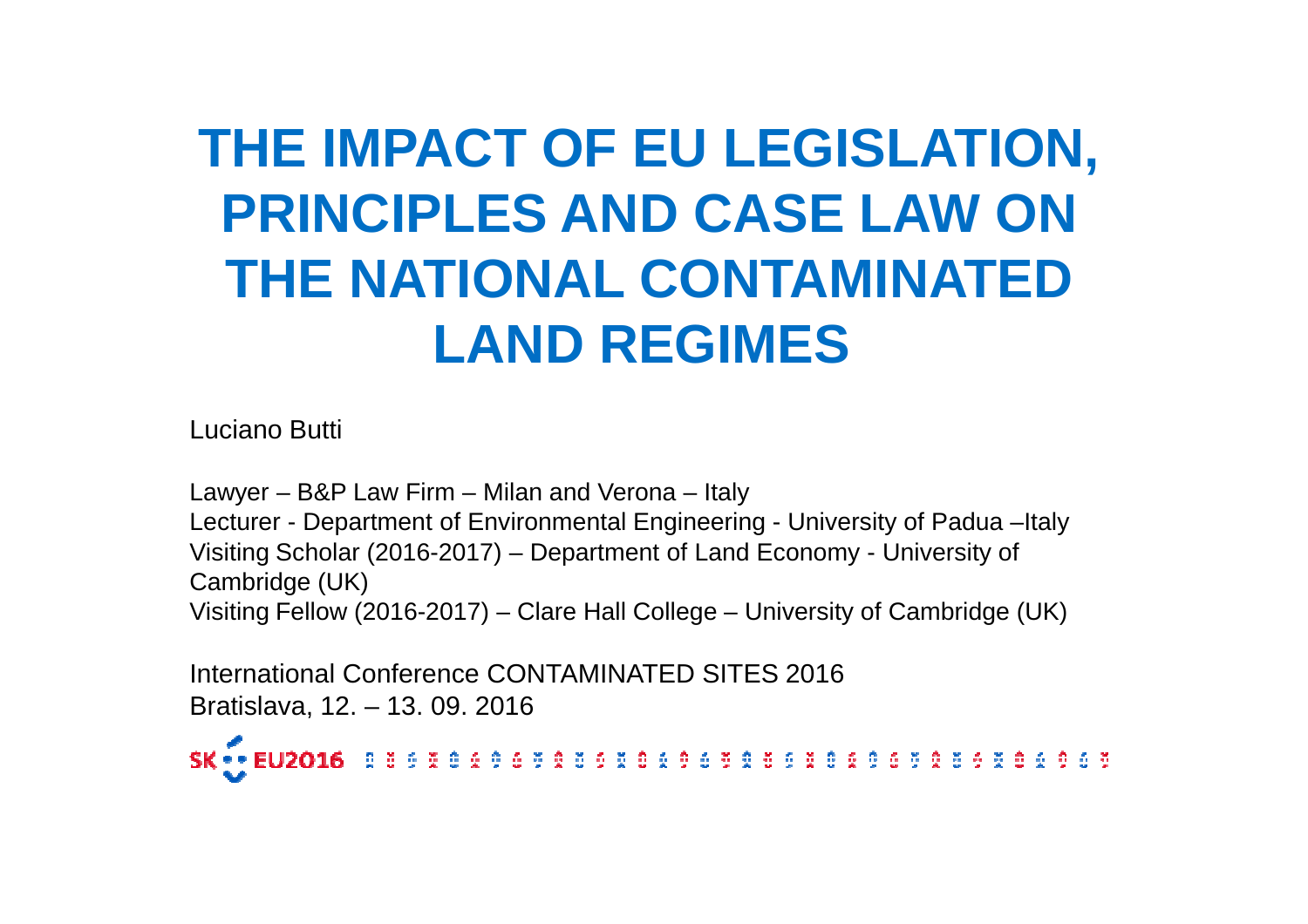#### **Index**

- **1. Contaminated Land Regime (CLR): notion**
- **2. Contaminated Land Regimes (CLRs) in the EU**
- 3. EU Law and the CLRs: IED Directive, EU Principles and ECJ Case Law
- **4.The Baseline Report under the IED (2010/75/EU Directive) and the CLRs**
- **5. EU environmental principles and the CLRs**
- **6. ECJ case law and the CLRs**
- **7. Conclusions**

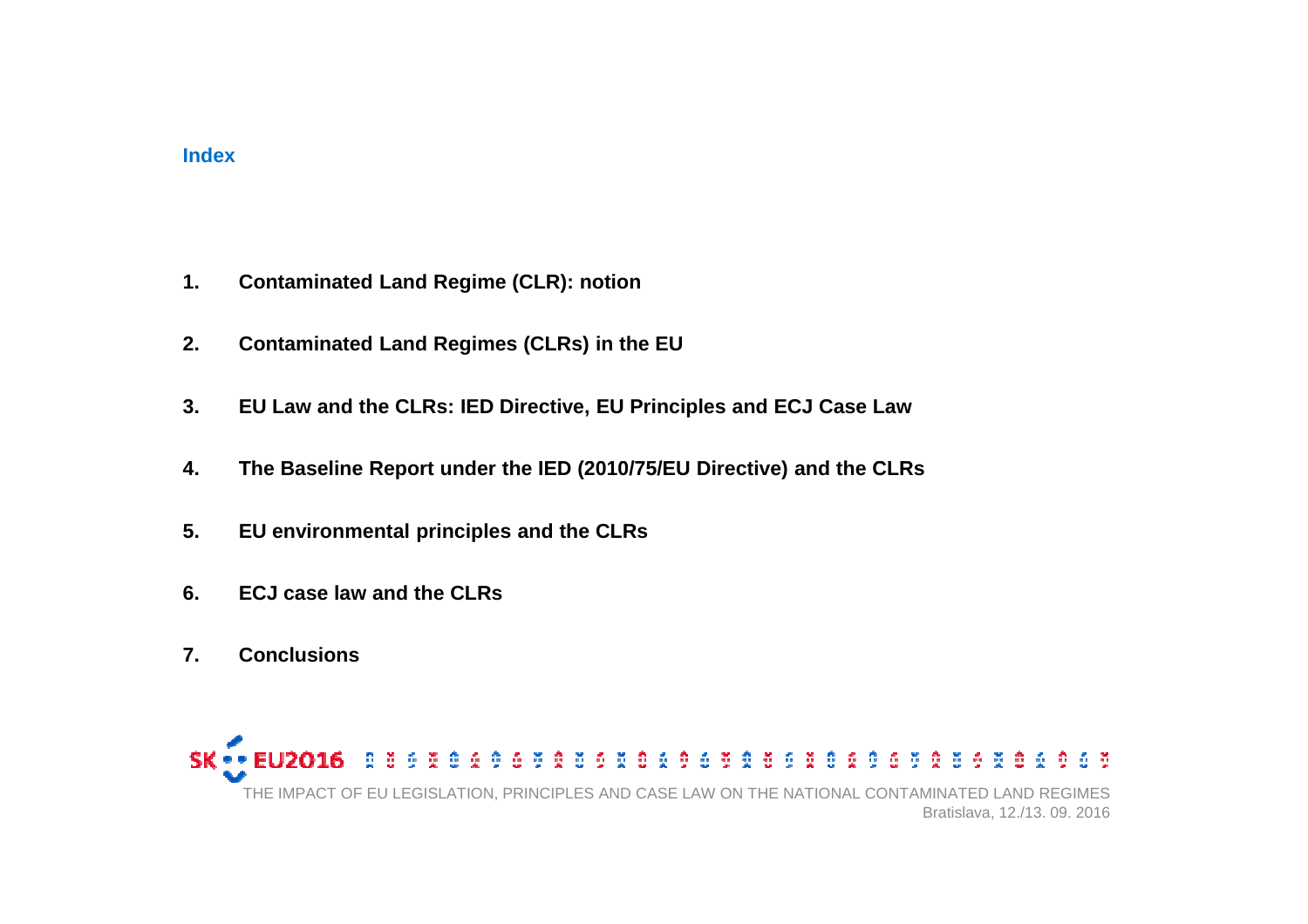#### **1. Contaminated Land Regime (CLR): notion**

- **Contaminated Land Regime (CLR)** refers to the regulation applicable to the land, subsoil and/or groundwater polluted by substances that can cause significant harm to the health of the environment or of organisms living therein.
- It entails <sup>a</sup> set of rules aimed at deciding whether the mentioned pollution or significant harm are inplace or can reasonably be expected.
- It also defines how the remediation targets should be identified, who should pay for the clean-up, and<br>which administrative presedures and menitorias should essur for these purpases which administrative procedures and monitoring should occur for these purposes.
- CLRs' aim is to promote remediation (whenever useful and cost-effective), not to promote just investigation of contaminated areas

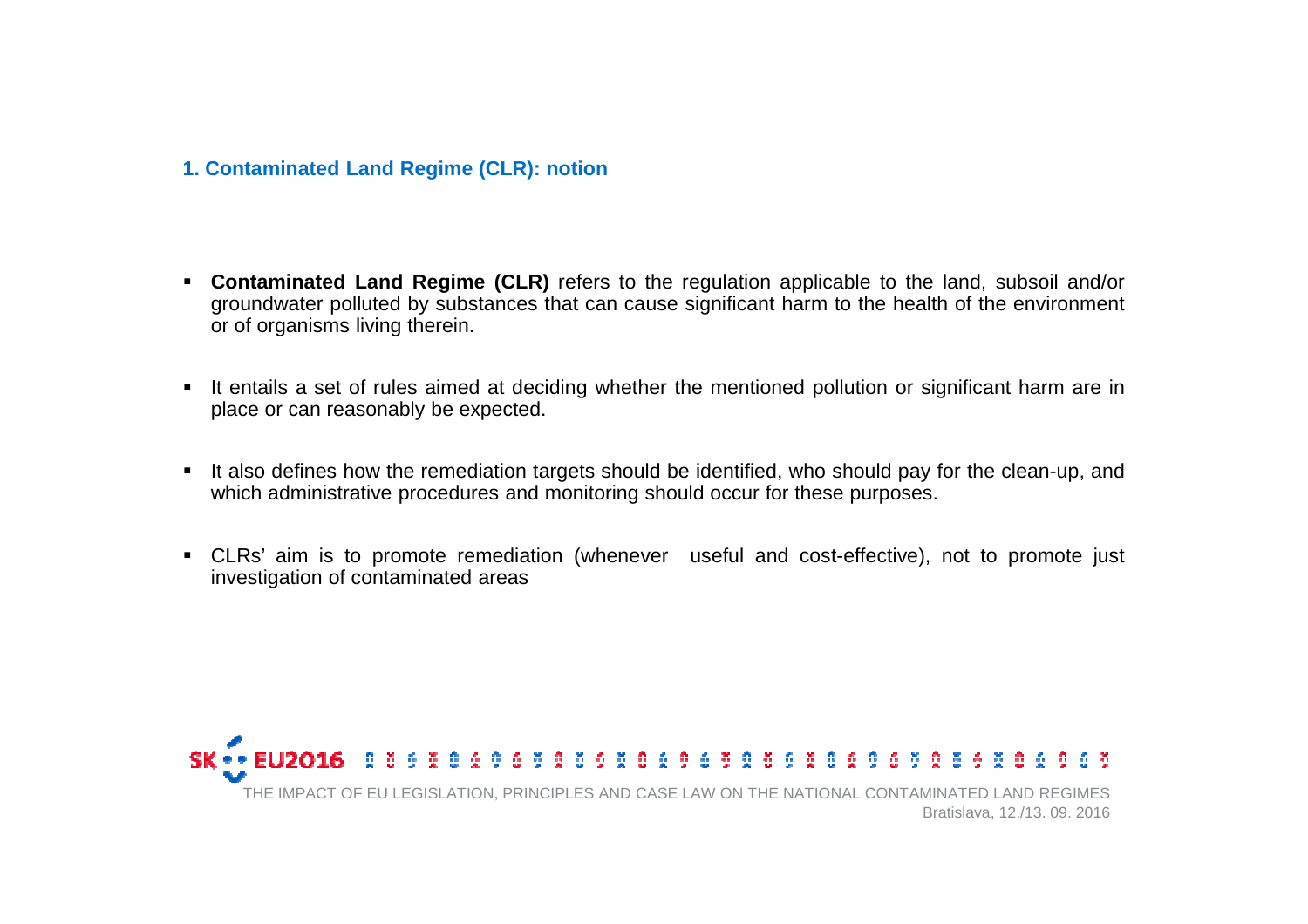## **2. Contaminated Land Regimes (CLRs) in the EU**

- CLR is one of the few areas of environmental law where **detailed legislation is not in place at the EU level.**
- $\blacksquare$ ■ Important decisions are thus left to the **discretion of Member States**, such as decisions on:
	- the allocation of the burden and the costs of the remediation;
	- the standard of evidence to be applied in order to identify the responsible party ("more probable than not" or "beyond <sup>a</sup> reasonable doubt"? Links between the administrative proceedings andthe subsequent possible criminal liability);
	- the definition of the remediation targets;
	- $\bullet$  how to handle contaminated areas where nobody voluntarily takes up the responsibility for theremediation.

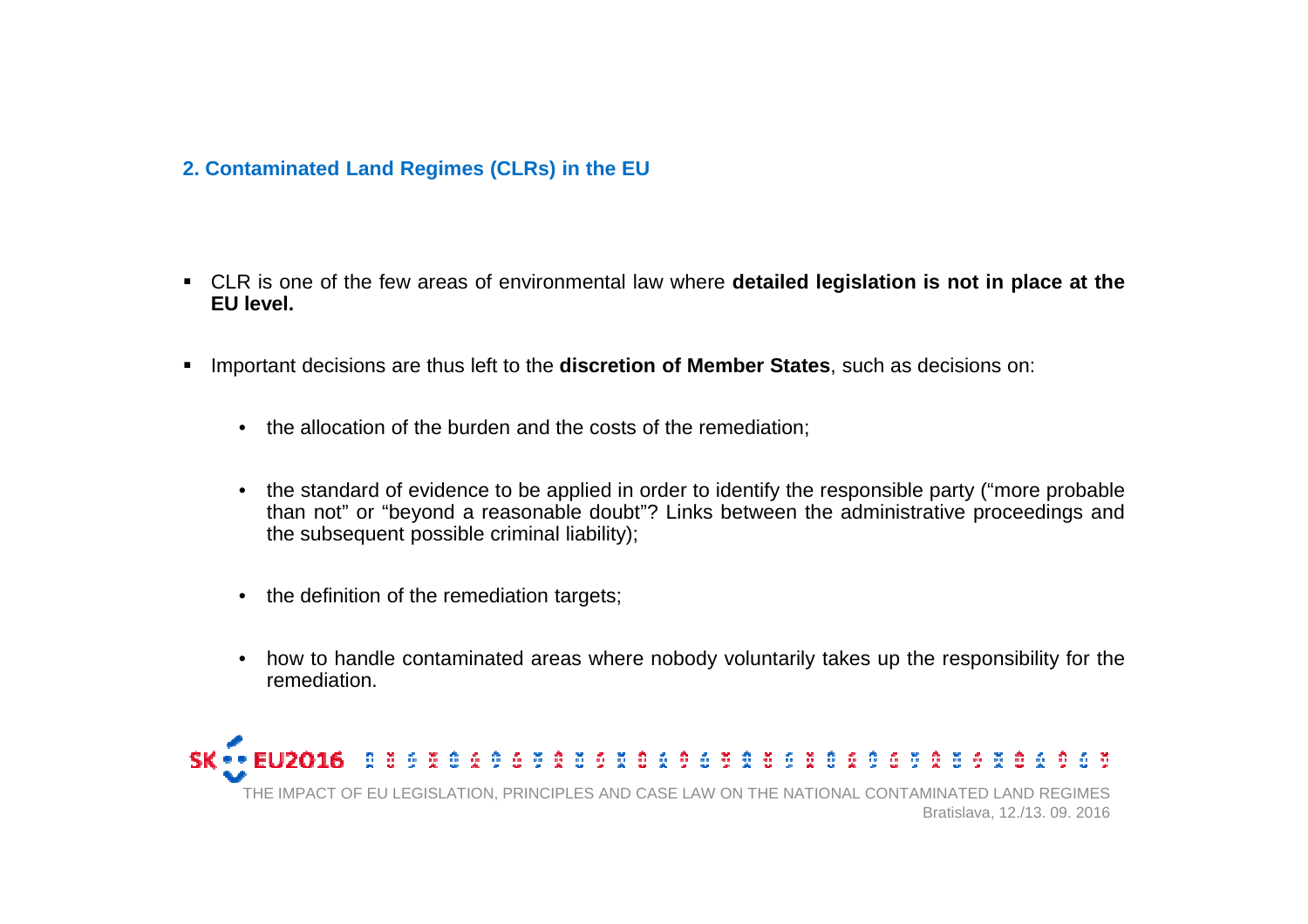## **3. EU law and the CLRs: IED Directive, EU Principles and ECJ Case Law**

- However, EU environmental law and ECJ case law regulate and address matters that are **relevant** for the drafting, interpretation and implementation of national CLRs.
- At least three parts of EU law must be mentioned to that aim:
	- The **IED** (Directive 2010/75/EU), when it introduces the **Baseline Report**
	- **Some EU environmental and general principles**
	- EU **case law on the ELD** (Directive 2004/35/EC).

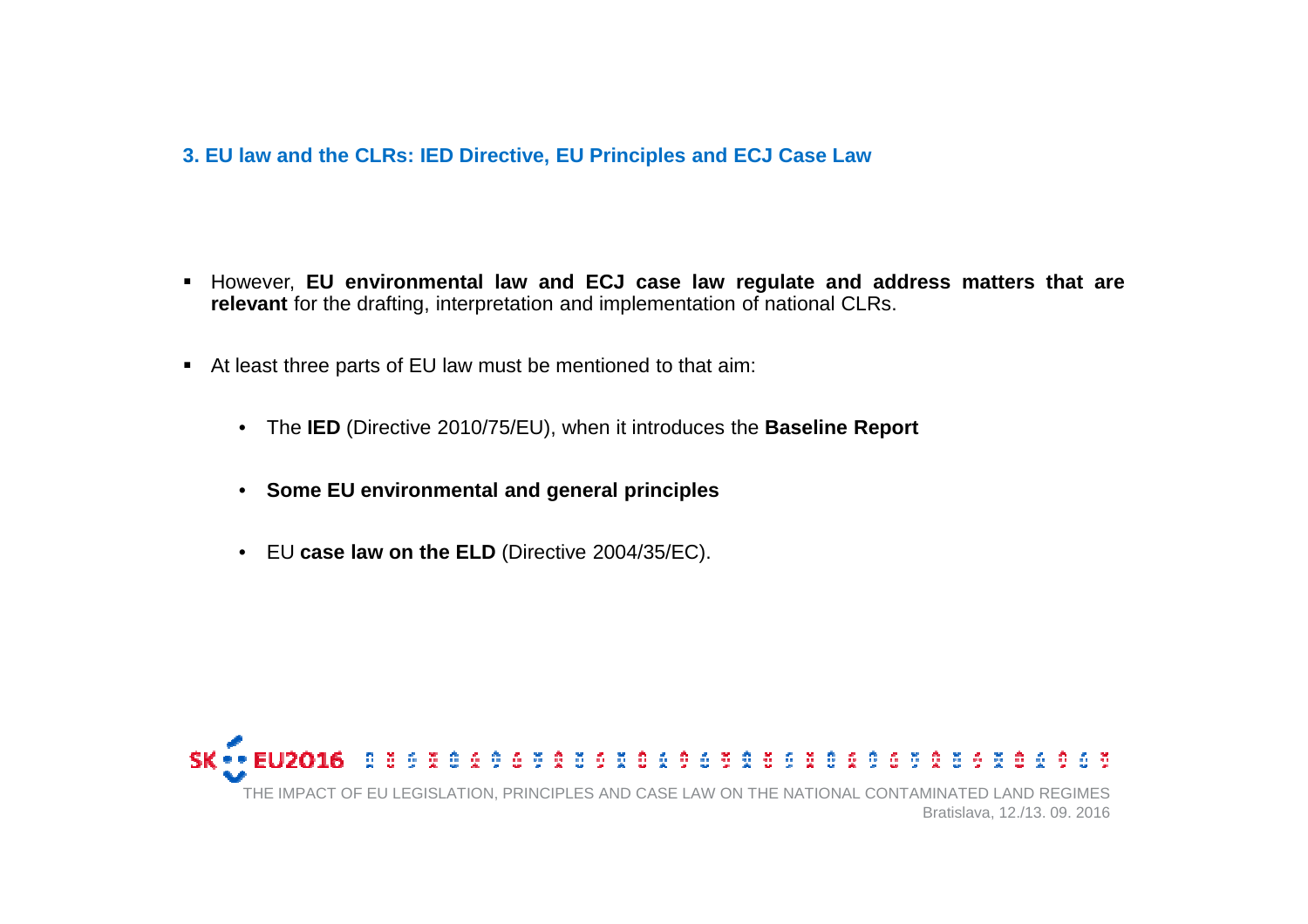# **4. The Baseline Report under the IED (2010/75/EU Directive) and the CLRs (1)**

The **Baseline Report** (introduced by the IED):

- **•** contains information on the state of soil and groundwater contaminated by relevant hazardous substances;
- is <sup>a</sup> tool that permits, as far as pos-sible, <sup>a</sup> **quantified comparison** between the state of the site described in that report and the state upon definitive cessation of activities;
- aims to ensure that the operation of an installation **does not deteriorate** the quality of soil and groundwater;
- puts a duty for the operator of an activity to investigate and disclose the contamination, if any.

The important **EU May 2014 Guidance Document** (8 stages; "relevant hazardous substances"; "detailed": interest of the operator? It depends from the features of the national CLR), followed by several **national guide lines** (compliant with the EU Guidance? Effectively implemented?)

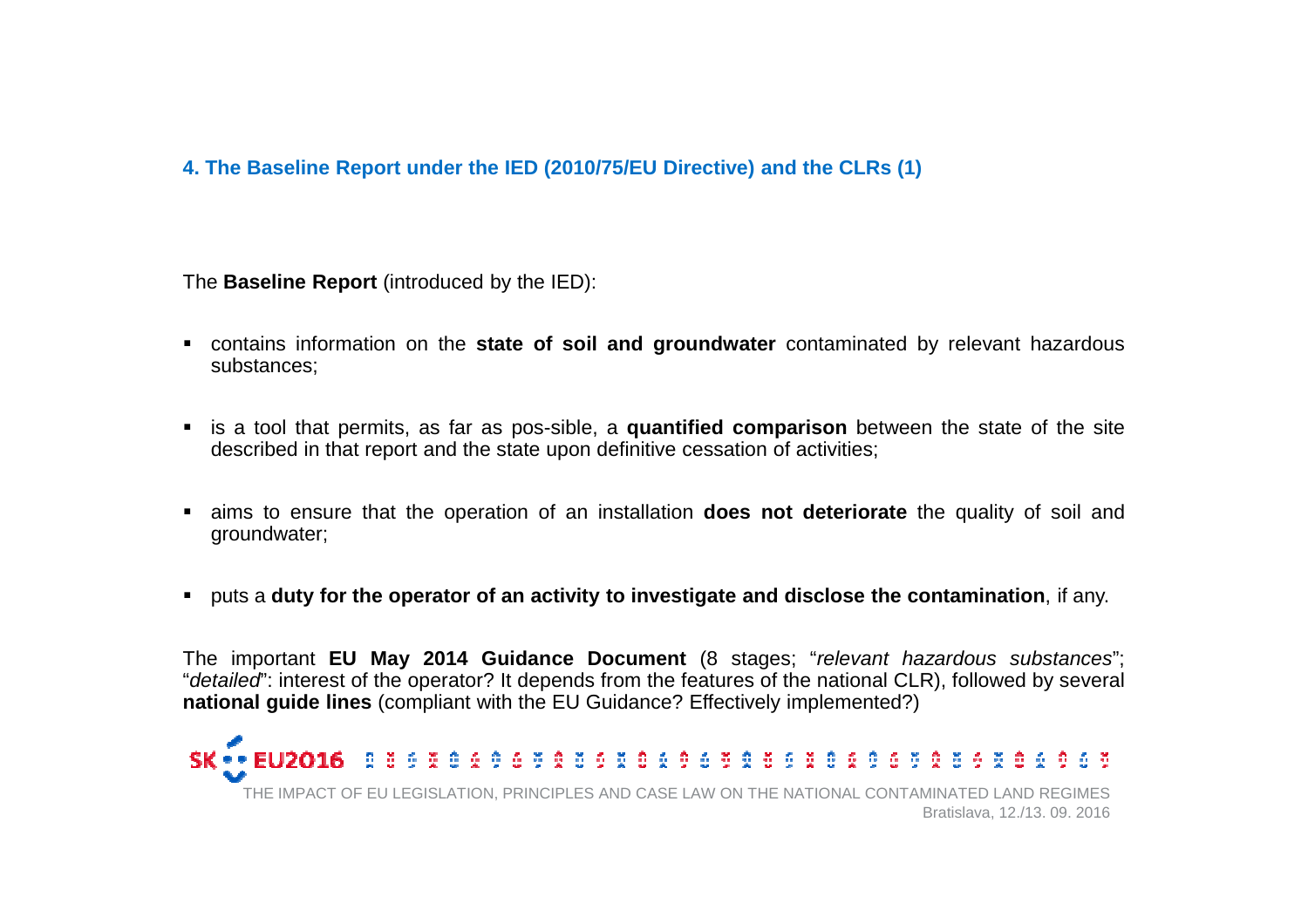## **4. The Baseline Report under the IED (2010/75/EU Directive) and the CLRs (2)**

- According to the IED, **any increase** in the pollution levels **triggers the obligation** to return the site at least to the state described in the Baseline Report.
- However, the features of the remediation obligation as a whole are not defined by the IED, but rather left to the discretion of the Member States.
- $\blacksquare$  National legislation and guidelines implementing the Baseline Report obligation do not take explicitlyinto account its inevitable **links with the national CLRs.**

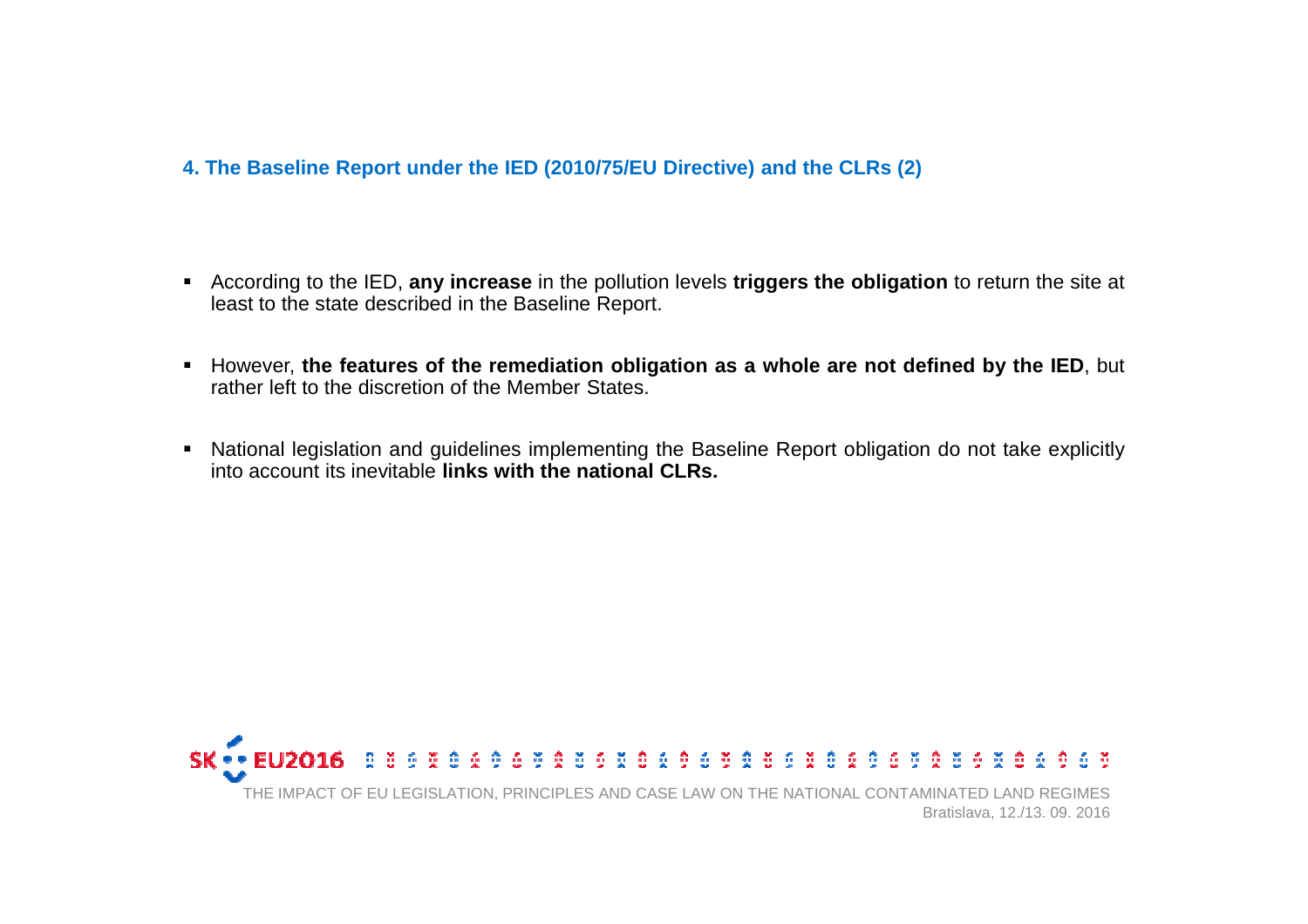## **5. EU environmental principles and the CLRs (1)**

- The **polluter pays principle**: only the polluter should pay for the remediation. If the polluter is not found or is not in the condition to pay, either the remediation is funded by taxpayers or it does not take place. **Some CLRs rely heavily on this principle.**
- **The stewardship principle**: the landowner even when not responsible for the contamination should pay for at least part of the remediation. **Some other CLRs rely also on this principle, withvaried intensity.**

- The **precautionary principle and the principle of environmental harm** anticipate the timing and enlarge the size of the measures to be adopted in order to remediate contaminated areas.
- **Of course, the question of their costs is relevant.** Which measures must be taken to remediate <sup>a</sup>contaminated area, regardless the costs?

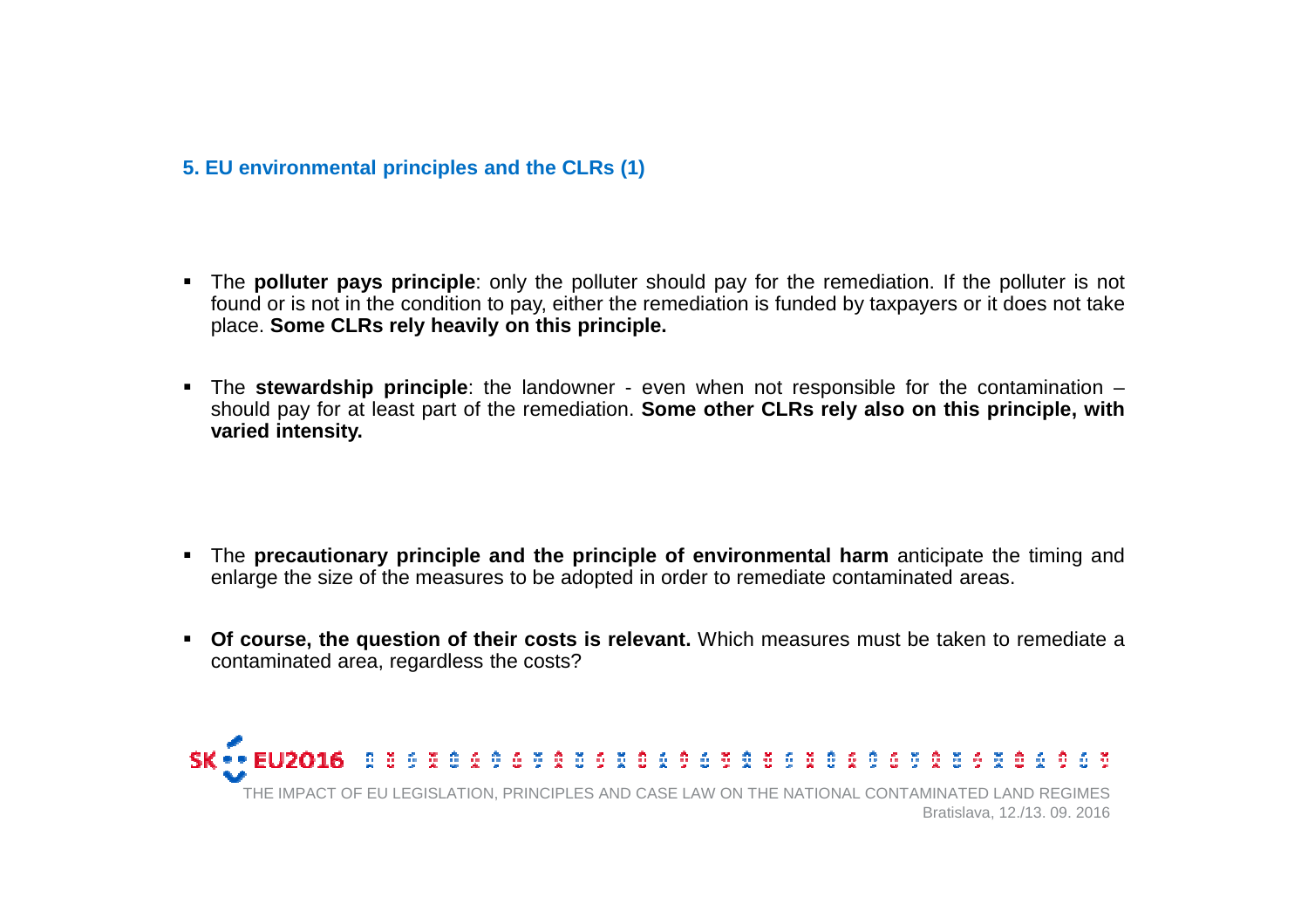## **5. EU environmental principles and the CLRs (2)**

- This problem has been scrutinized by the Courts worldwide. For instance:
	- **The ECJ** (European Court of Justice) maintained that the actual content (and consequently the costs) of any precautionary measures must be determined taking into account another EU legal principle: **the proportionality principle** (recently, see the OPINION OF ADVOCATE GENERAL KOKOTT delivered on **<sup>8</sup> September <sup>2016</sup>** in Case C-444/15: **EU proportionality principle** "imposes on the EU legislature the requirement, when formulating environmental legislation, to improve environmental protection at least in areas where this can be accomplished with <sup>a</sup> **reasonable degree of effort and is not precluded by any legitimate interests**").
	- **The US Supreme Court** established that the **EPA** (Environmental Protection Agency) must take **costs into account** when delivering orders relevant to industry;
	- •**• The Italian Constitutional Court** indicated the need to find a **balance** between environmental protection and the right to have <sup>a</sup> job (Ilva case).

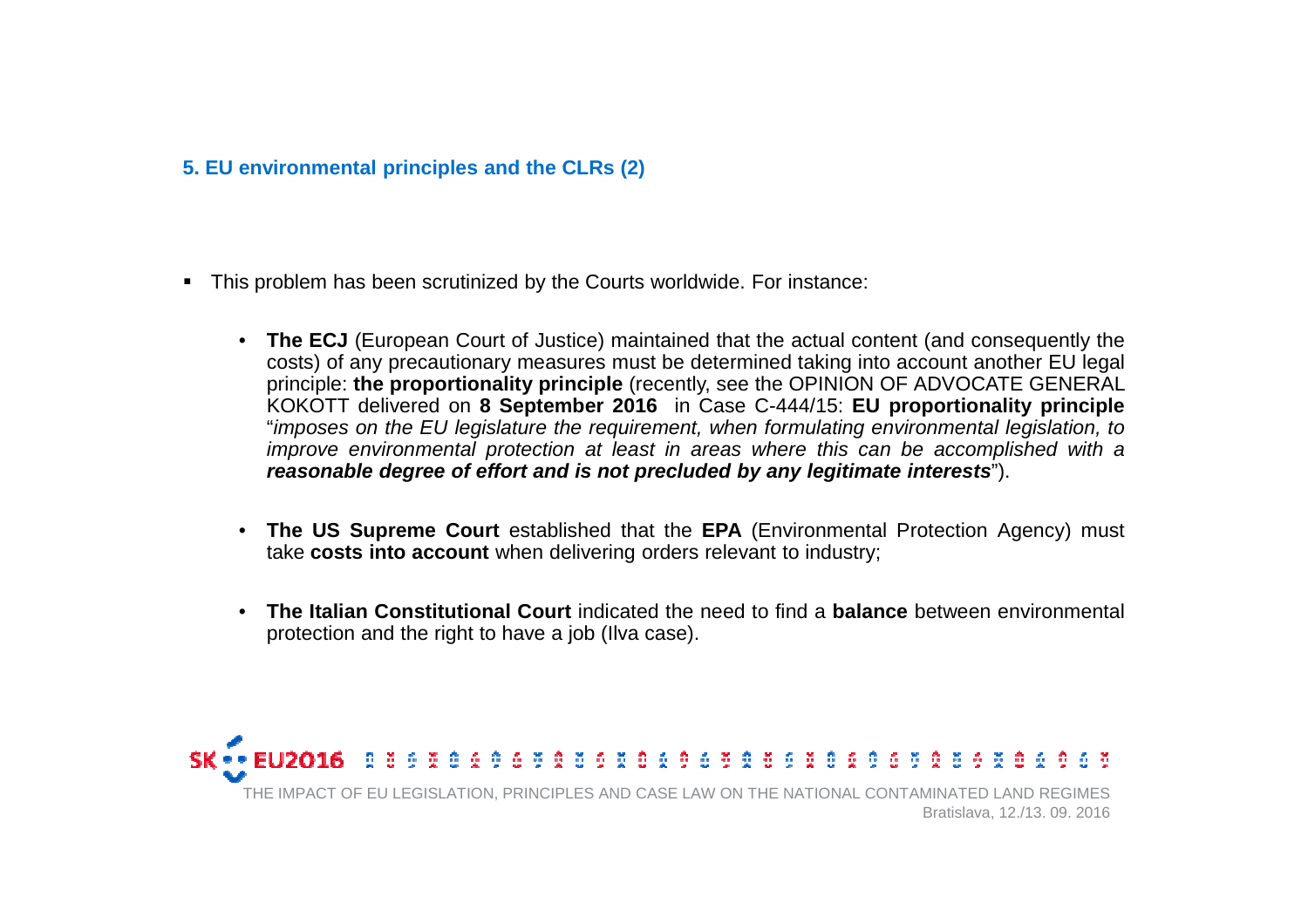#### **6. ECJ case law and the CLRs (1)**

- The relevant EU case law pertains mainly to the **ELD (2004/35/EC Directive)**
- ECJ decisions of 9 March 2010 cases C-378/08, C-379/08 and C-380/08: interpretation of the ELD that pushes the Member States towards <sup>a</sup> rigid application of the **polluter pays principle** in the allocation of responsibility.
- **ECJ decision of 4 March 2015 case C-534/13:** where it is impossible to identify the polluter or to have that person implement the remediation, the EU law precludes national legislation from <u>not</u> requiring the<br>landowner to take on **at least part** of the burden of remediation landowner to take on **at least part** of the burden of remediation.

"Directive 2004/35/EC … on environmental liability must be interpreted as not precluding national legislation … which, in cases where it is impossible to identify the polluter of a plot of land or to have that person adopt remedial measures, does not permit the competent authority to require the owner of the land (who is not responsible for the pollution) to adopt preventive and remedial measures, that person being required merely to reimburse the costs relating to the measures undertaken by the competent authority within the limit of the market value of the site, determined after those measures have been carried out".

(ECJ decision of 4 March 2015 - case C-534/13)

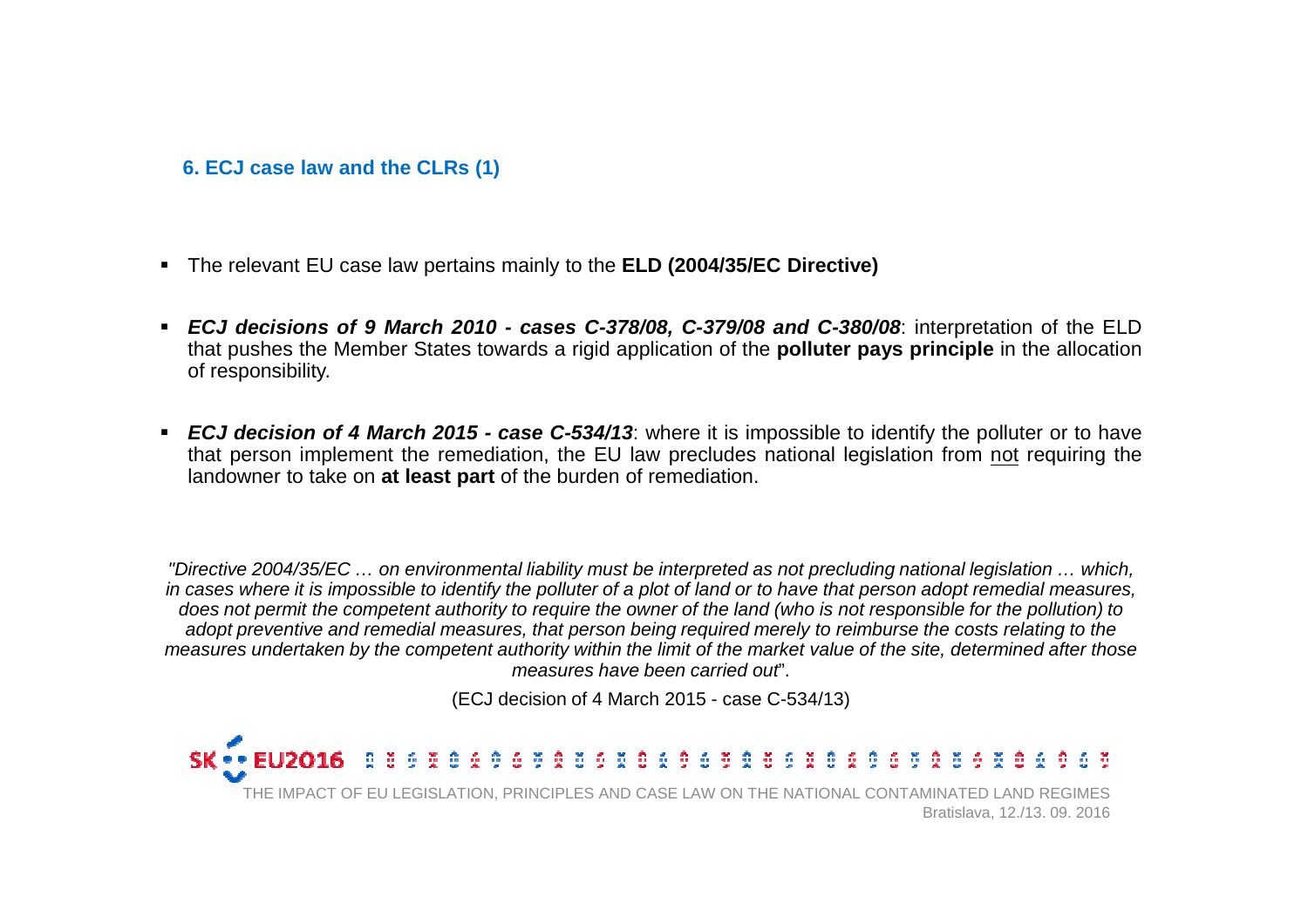#### **6. ECJ case law and the CLRs (2)**

- **ECJ decision of <sup>4</sup> March <sup>2015</sup> - case C-534/13**: The ELD must be now interpreted as providing**national CLRs** with <sup>a</sup> **choice between the following two options only**:
	- requiring the 'innocent' landowner to adopt **full** preventive and remedial measures,

**or, at the very least,**

• requiring the 'innocent' landowner to **reimburse** the costs related to the measures undertaken by the competent authority **up to the limit** of the market value of the site following theremediation.

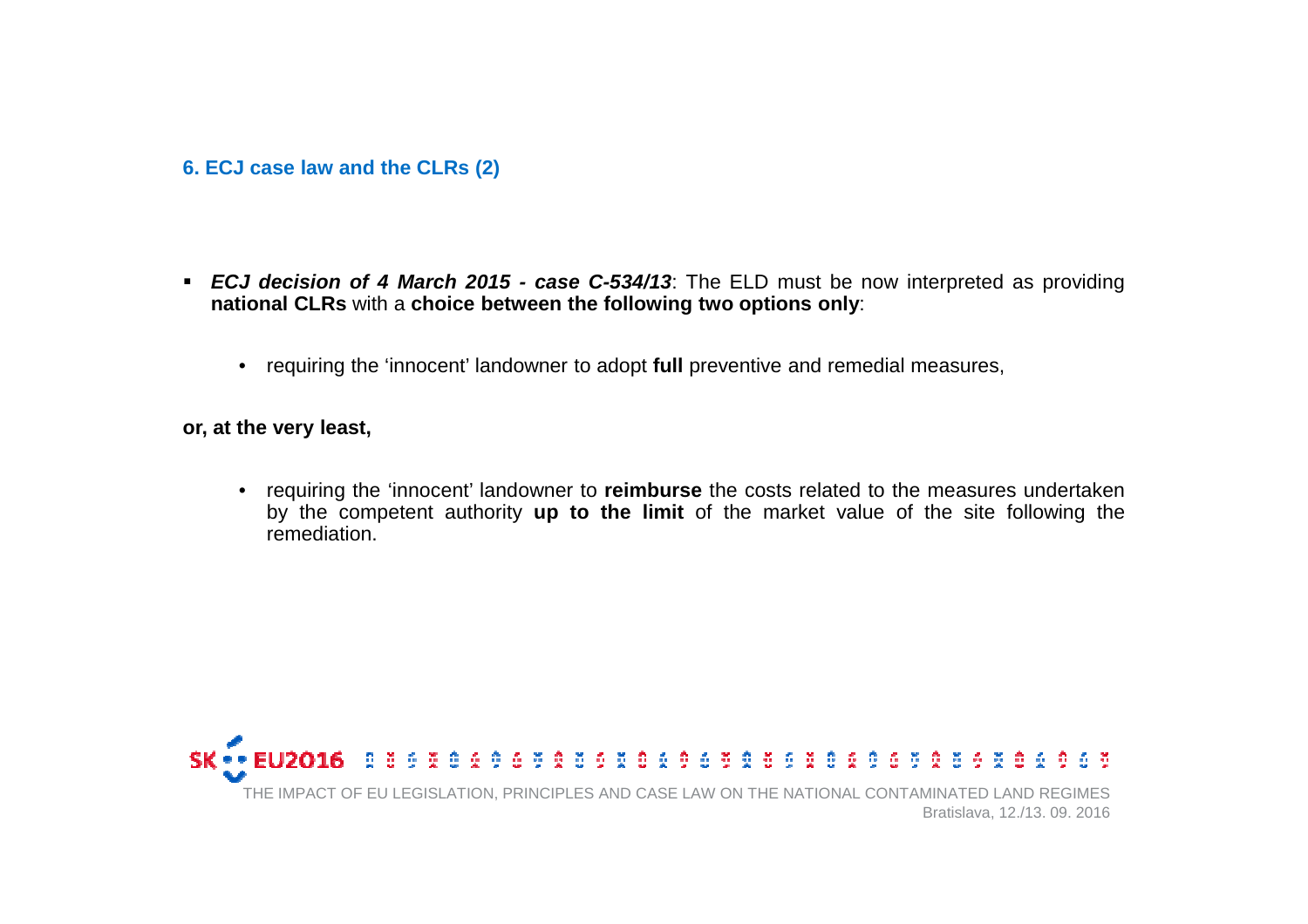# **Conclusions (1)**

- The national CLRs will probably be receptive to the developments in the EU legislation and case law outlined above. This will probably shape <sup>a</sup> **common, though 'unofficial', EU CLR.**
- This **standardization process** will probably focus on the following **five main issues:**
	- a) how the CLR defines the system to be used in order to **classify <sup>a</sup> land as contaminated;**
	- b) how the CLR **identifies the liable party**: (Which standard of evidence? Causation by omission of emergency measures? Causation by statistical (Bayesian) risk increase?);
	- c) which are the established criteria for dealing with contaminated areas where **nobody voluntarily takes up the responsibility for the remediation?** (Do the Public Authorities clean up? / With which funds? / Via subsequent stages?);
	- d) what are the tools that the CLR puts in place to **identify the remediation targets**, for both soil and groundwater (Limit thresholds? Which rationale for identifying the thresholds? RiskAnalysis?);
	- e) joint and several liability or proportionate liability when there are different responsible **parties**? Examples. The new frontier of proportionate liability (Dutch <sup>2006</sup> High Court; Italian 2015 Consiglio di Stato). Difficulties in the practical implementation of proportionate liability.

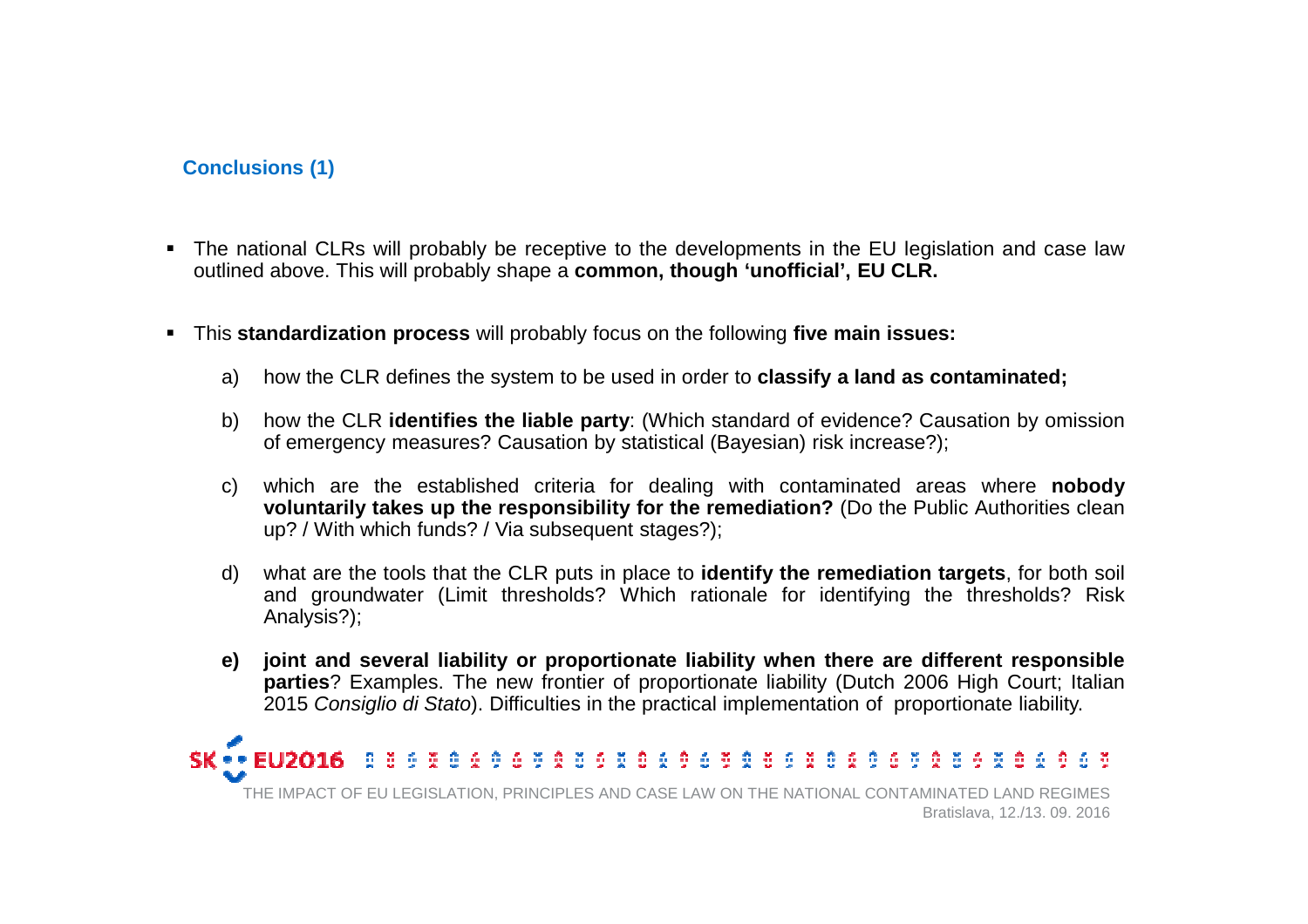**Conclusions (2)**

- From the initial reliance on the polluter-pays principle alone, to increased prominence of the **stewardship principle**: legislation and case law at the EU level have the potential to nudge thenational CLRs towards mitigating the polluter-pays through the stewardship principle.
- Some CLRs contain rules which **differentiate the public from the private law domain**, particularly in the allocation of the remediation costs. In the former, the stewardship principle seems to prevail, whereas the latter is dominated by the polluter-pays principle.

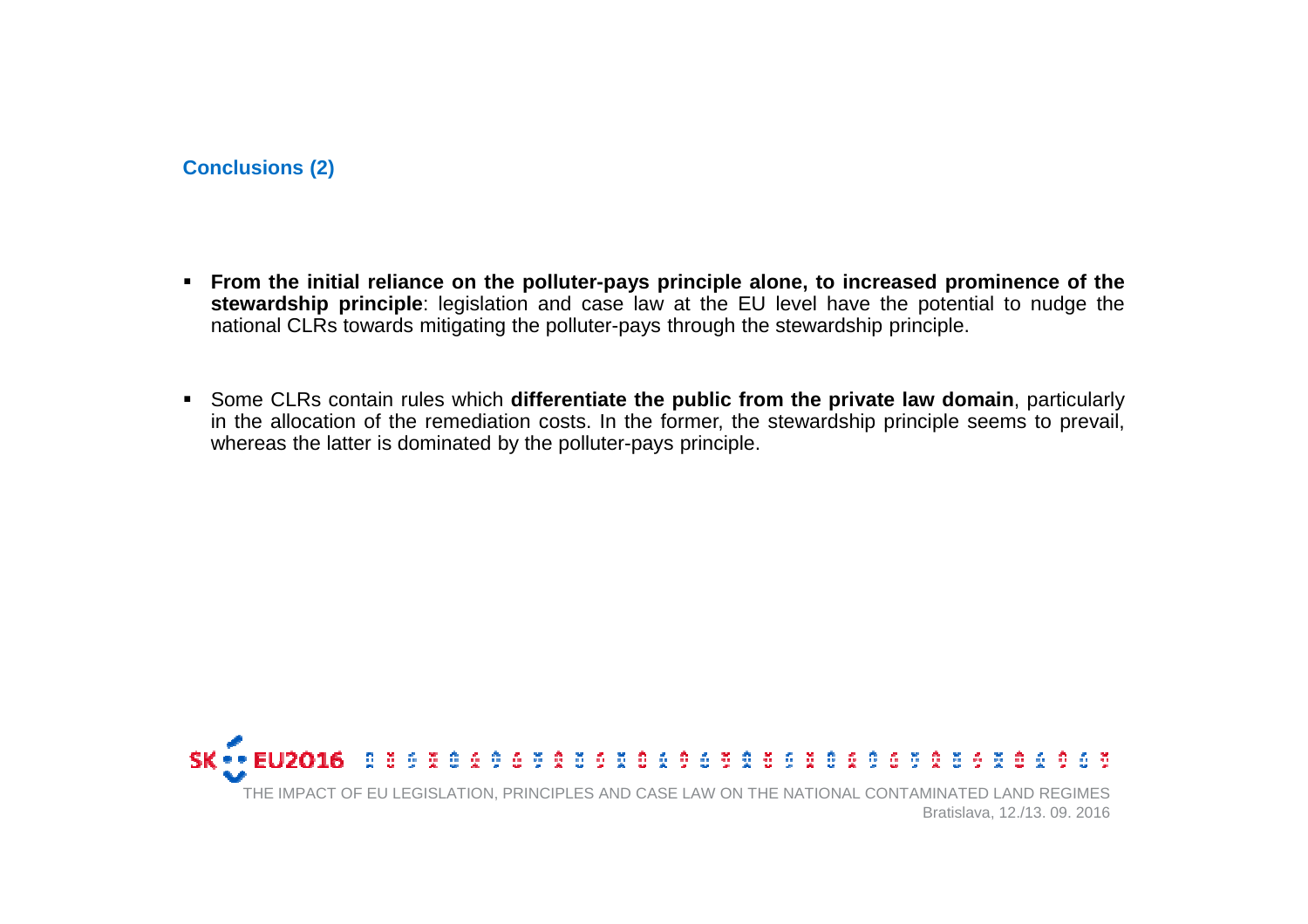**Conclusions (3)**

- Both the ELD and the recent ECJ case law extend the application of remediation rules to **three**  rather than two - different parties: polluter, innocent landowner and operator.
- $\blacksquare$  **Operator:** "any natural or legal, private or public person who operates or controls the occupational activity or, where this is provided for in national legislation, to whom decisive economic power over the technical functioning of such an activity has been delegated, including the holder of <sup>a</sup> permit or authorisation for such an activity …." (Art. 2(6) ELD, which is very similar to the definition of 'operator' provided by art. <sup>3</sup> of the IED)
- The operator does not necessarily coincide with either the **polluter** or the '**innocent' landowner.**